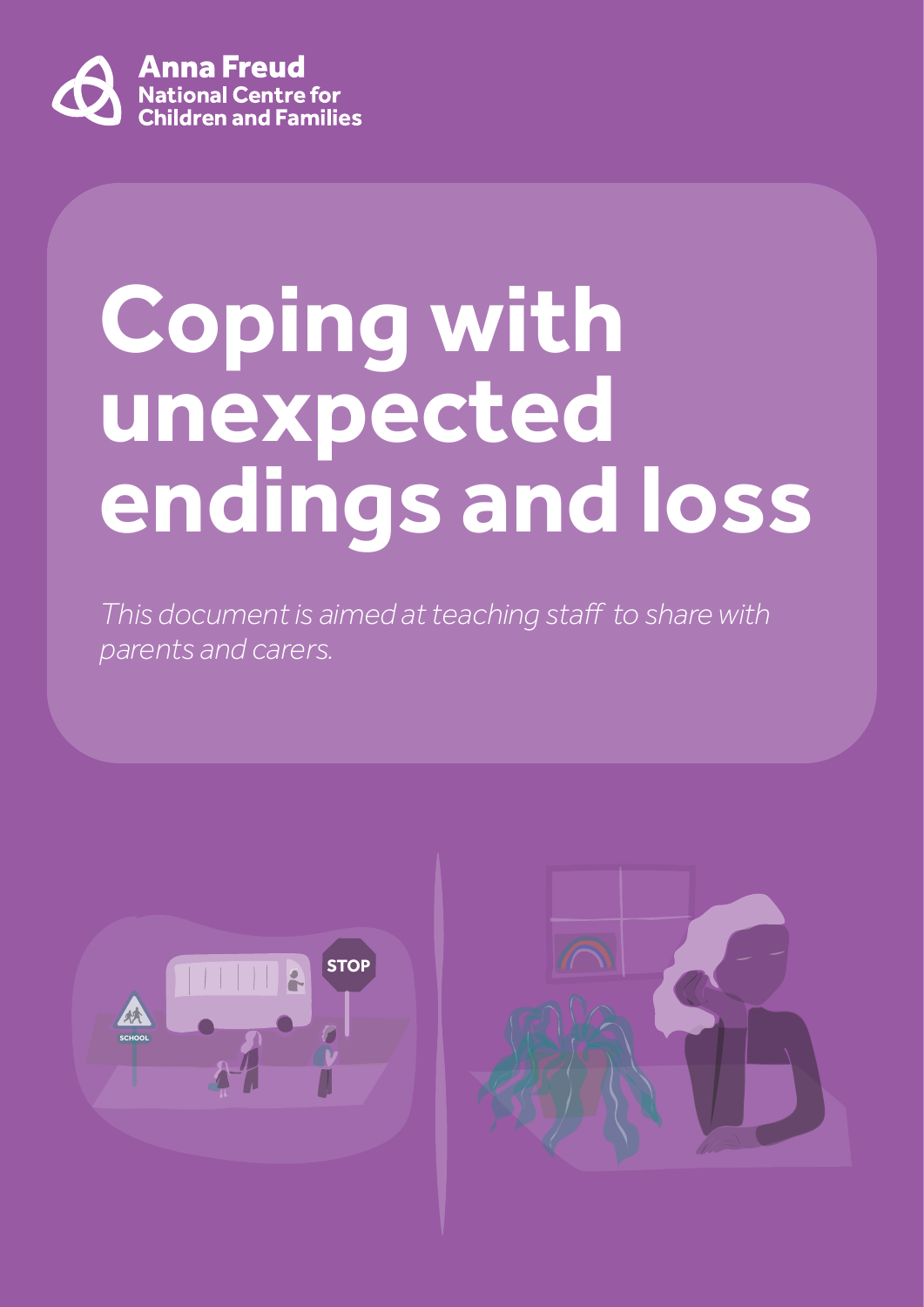Life is full of change when you are a child or a young person.

Children move from home to nursery; nursery to primary school; primary to secondary school; secondary to 6th form or college; college to University or the world of work . At each stage there is some risk involved; the loss of friendships and realtionships with trusted adults, the loss of a familiar routine and an environment you understood. Possibly the loss of status, from being the oldest in one school to being the youngest in another.

Change isn't all negative. These 'endings' come with the promise of new beginnings which can be both daunting and exciting. They also bring with them uncertainty and high emotions – joy, sadness, anxiety. Schools and colleges have expertly managed these changes for years.

However, due to the coronavirus pandemic there are events that children and young people value and which perhaps contribute to their status and their self-esteem but may not now take place. These might include being involved in a school play, playing for a school football team or even taking exams.

What is different about the situation that children find themselves in now is that the processes that schools and colleges put into place to help ease transitions and support children and young people are no longer available. Secondly, rites of passage; the rituals that children themselves develop – such as signing shirts when they leave school, end of school plays, the school proms, leavers' parties and assemblies – to mark endings and new beginnings are also denied them.

So how can we help your children and young people deal with the losses they are having to endure throughout this lockdown?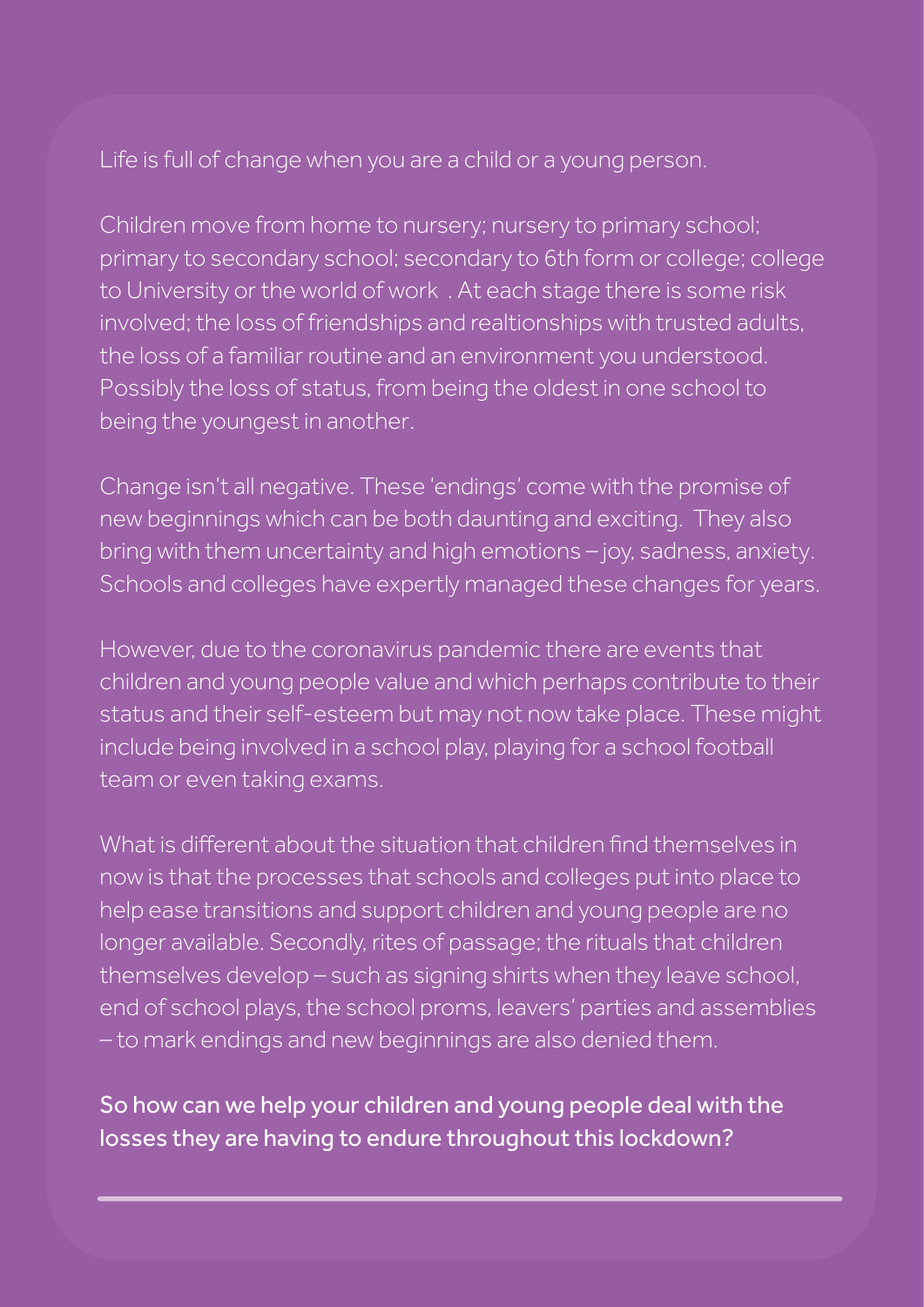### **1 Don't always look on the bright side of life**

We are social creatures. Being separated from the rest of our 'pack' is a difficult thing and so we feel loss deeply. Feeling grief is our response to the losses we are all having to endure and helps us adapt and learn to live with a new situation. Children need to hear that 'one day this will be over and we will continue with our lives'.

If the key stages in life, like school transitions, don't take place as expected, don't pretend they don't matter - they do. Acknowledge the losses. Avoid saying 'at least you can message your friends' or 'at least you can go next year' - the 'at least' doesn't show empathy. Let your children feel sorry for themselves or feel angry. Agree that this is all extremely unfair on them, don't get them to look on the bright side.

# **2 Recognise their loss**

We know that children tend to worry about different things at different ages and that their anxiety is influenced by what's going on in the world around them. Not taking part in rituals and not saying goodbye to friends is a significant loss. Every child is different, but it's important for parents to read the signs. Do they want to stay closer than usual? Do they ask lots of questions and seek reassurance? Do they get tearful, or angry?

Recognising that your child may be feeling sad or anxious is the first step to helping them.

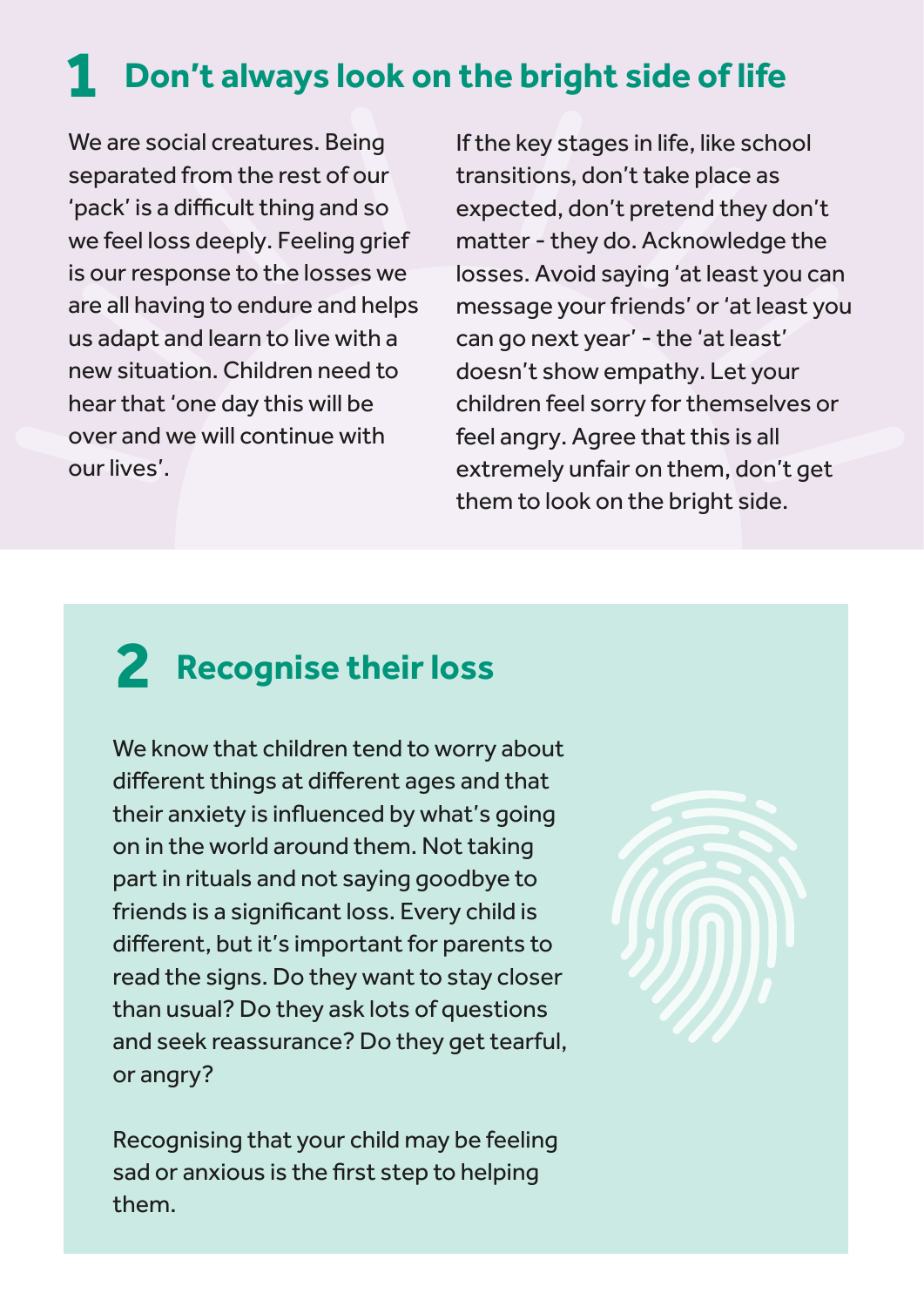### **3**

Children and young people will have missed out on events that you are expected to remember forever, like their last day at school with friends. They will miss seeing people, celebrating birthdays, being able to give someone a hug and - when things feel difficult - having a real shoulder to cry on. The disappointment and uncertainty created by this kind of loss is very real, and it is OK not to be OK with it. It's also OK to talk about it and recognise that you are not alone. **It's OK not to be OK**<br>en and young people will have missed out on events that you are<br>red to remember forever, like their last day at school with friends.<br>vill miss seeing people, celebrating birthdays, being able to give

#### **4 Prioritise relationships, safety and security**

If parents are home working, they can't do their job as they would normally have done. Simply carrying on working while your children 'home school' is not going to work for anyone. With the restrictions of lockdown, many children and young people will massively benefit from having more time with their families. Some parents may have more time to read with them. Some young people in foster care may value clearer boundaries. Of course, where there is already a high level of conflict in a family, tensions may also increase.



Routines are extremely helpful for everyone. A day without structure is a day which is more likely to drift into conflict, and parents need to keep children physically and mentally healthy. This is more important than ever as the risks to both are high right now. Sometimes parents will have to live with the fact that children are doing less schoolwork. Does it matter if their bedrooms are messier than usual? It's annoying, but give yourself permission to let things go a bit.

Agree and keep to a daily routine so that everyone knows what's happening next. It's predictable, and predictable = safe and secure.